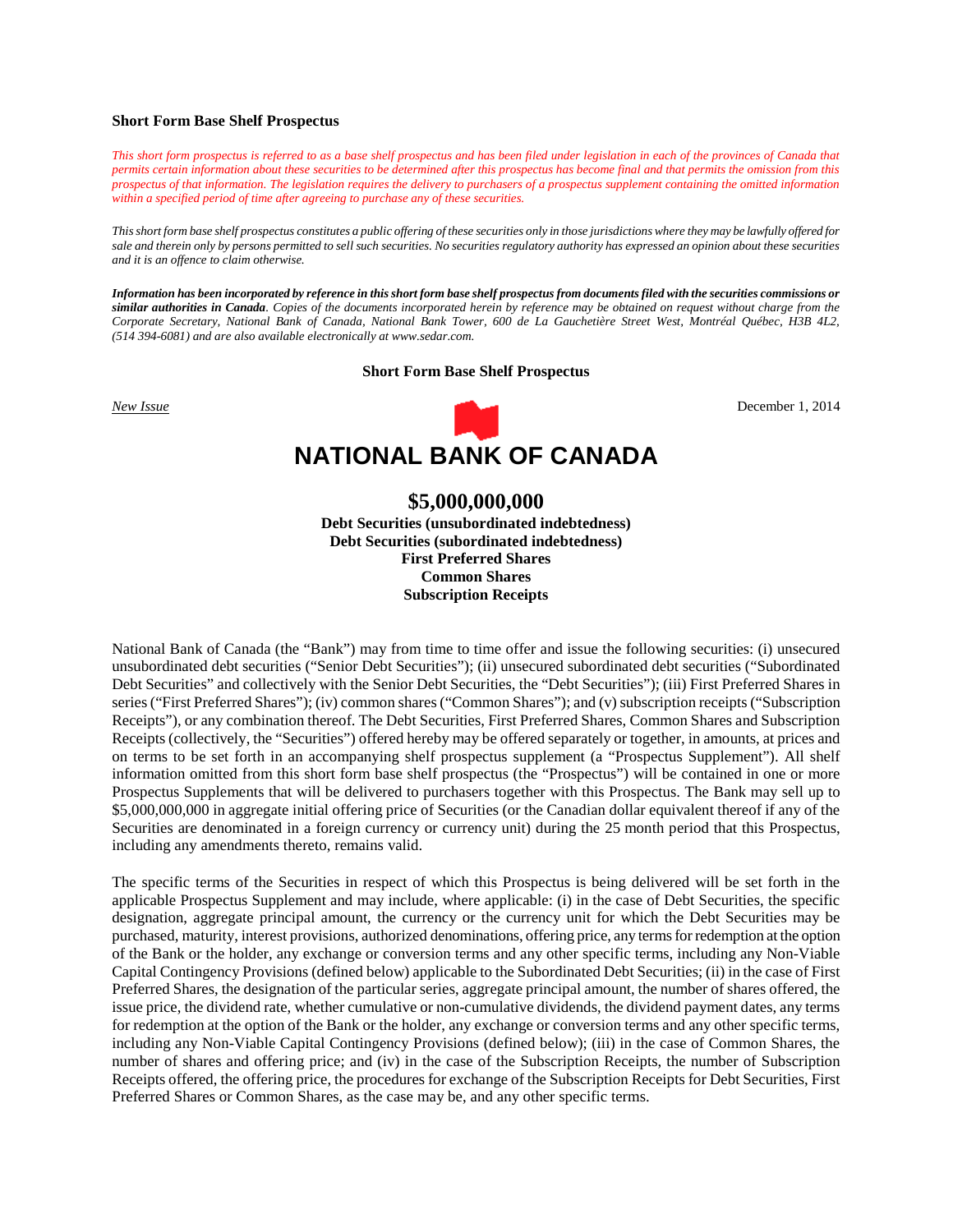The outstanding Common Shares of the Bank and the outstanding First Preferred Shares Series 20, 28, 30 and 32 are currently listed on the Toronto Stock Exchange.

This Prospectus does not qualify for issuance Debt Securities in respect of which the payment of principal and/or interest may be determined, in whole or in part, by reference to one or more underlying interests, including, for example, an equity or debt security, a statistical measure of economic or financial performance including, but not limited to, any currency, consumer price or mortgage index, or the price or value of one or more commodities, indices or other items, or any other item or formula, or any combination or basket of the foregoing items. For greater certainty, this Prospectus may qualify for issuance Debt Securities in respect of which the payment of interest may be determined, in whole or in part, by reference to published rates of a central banking authority or one or more financial institutions, such as a prime rate or a bankers' acceptance rate, or to recognized market benchmark interest rates such as LIBOR.

Effective January 1, 2013, in accordance with capital adequacy requirements adopted by the Office of the Superintendent of Financial Institutions Canada, non-common capital instruments issued by financial institutions such as the Bank after January 1, 2013, such as the Subordinated Debt Securities and the First Preferred Shares, must include terms providing for the full and permanent conversion of such securities into Common Shares of the Bank upon the occurrence of certain trigger events relating to financial viability (the "Non-Viable Capital Contingency Provisions") in order to qualify as regulatory capital. The specific terms of any Non-Viable Capital Contingency Provisions for any Subordinated Debt Securities and First Preferred Shares that the Bank issues under this Prospectus will be described in one or more Prospectus Supplements relating to such Securities.

The Securities may be sold through underwriters or dealers purchasing as principals, through agents designated by the Bank (such underwriters, dealers and agents are collectively referred to in this Prospectus as "Investment Dealers" and individually as an "Investment Dealer") or by the Bank directly pursuant to applicable statutory exemptions, from time to time. See "Plan of Distribution". Each Prospectus Supplement will identify each Investment Dealer engaged in connection with the offering and sale of those Securities to which the Prospectus Supplement relates, and will also set forth the terms of the offering of such Securities, including the net proceeds to the Bank and, to the extent applicable, any fees payable to the Investment Dealers. The offerings are subject to approval of certain legal matters on behalf of the Bank by McCarthy Tétrault LLP.

The Bank's head and registered office is located at the National Bank Tower, 600 de la Gauchetière Street West, 4th Floor, Montréal, Québec, H3B 4L2.

**The Debt Securities will be direct unsecured obligations of the Bank and will not constitute deposits that are insured under the** *Canada Deposit Insurance Corporation Act***.**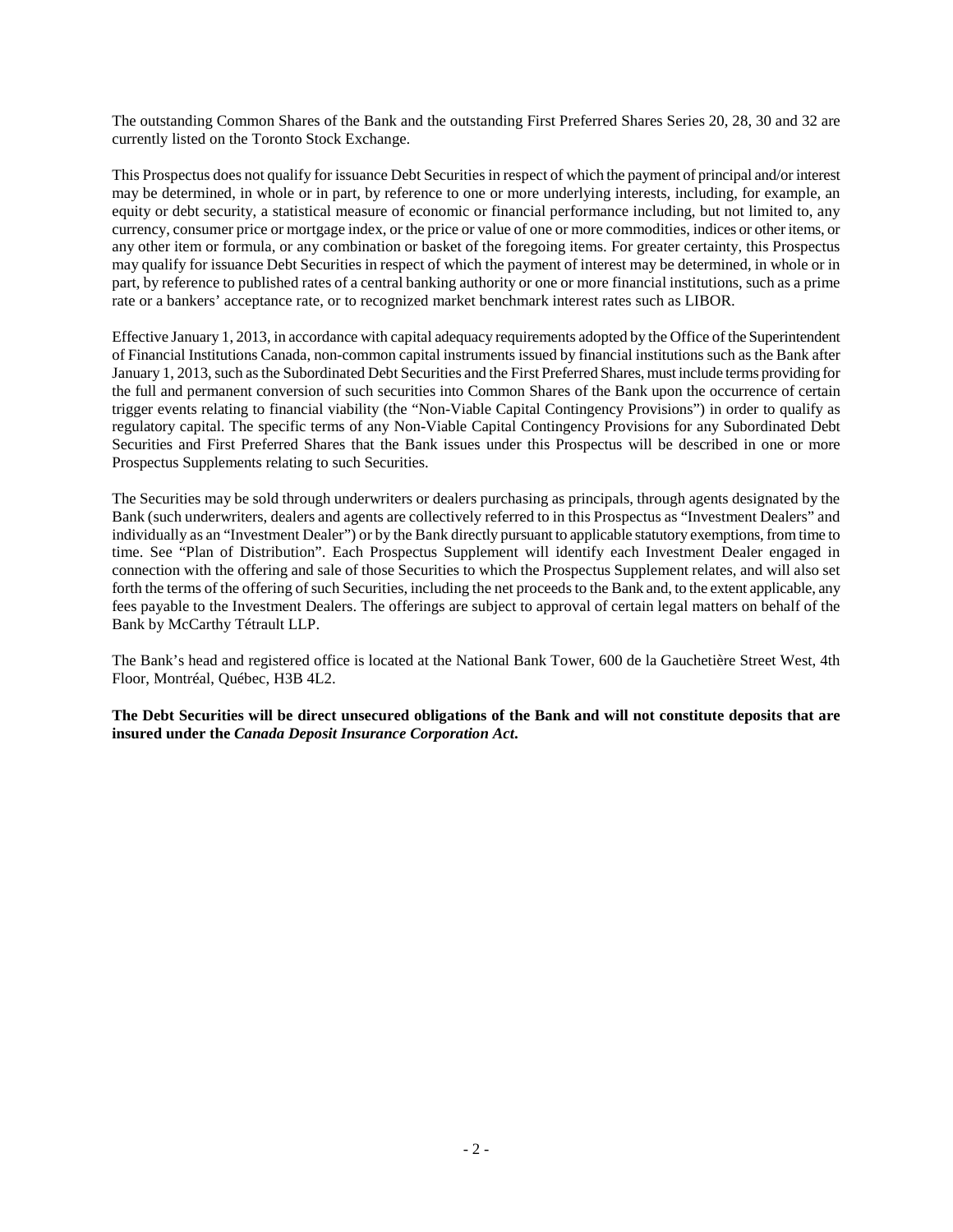## **TABLE OF CONTENTS**

#### **Page**

#### <span id="page-2-0"></span>**Forward-Looking Statements**

From time to time, the Bank makes written and oral forward-looking statements, such as those contained in the "Major Economic Trends" and the "Outlook for National Bank" sections of the Bank's annual report for the year ended October 31, 2013 (the "2013 Annual Report"), in other filings with Canadian securities regulators, and in other communications, for the purpose of describing the economic environment in which the Bank will operate during fiscal 2014 and the objectives it has set for itself for that period. These forward-looking statements are made in accordance with current securities legislation. They include, among others, statements with respect to the economy—particularly the Canadian and U.S. economies—market changes, observations regarding the Bank's objectives and its strategies for achieving them, Bank-projected financial returns and certain risks faced by the Bank. These forward-looking statements are typically identified by future or conditional verbs or words such as "outlook", "believe", "anticipate", "estimate", "project", "expect", "intend", "plan", and similar terms and expressions.

By their very nature, such forward-looking statements require assumptions to be made and involve inherent risks and uncertainties, both general and specific. Assumptions about the performance of the Canadian and U.S. economies in 2014 and how that will affect the Bank's business are among the main factors considered in setting the Bank's strategic priorities and objectives and in determining its financial targets, including provisions for credit losses. In determining its expectations for economic growth, both broadly and in the financial services sector in particular, the Bank primarily considers historical economic data provided by the Canadian and U.S. governments and their agencies.

There is a strong possibility that express or implied projections contained in these forward-looking statements will not materialize or will not be accurate. The Bank recommends that readers not place undue reliance on these statements, as a number of factors, many of which are beyond the Bank's control, could cause actual future results, conditions, actions or events to differ significantly from the targets, expectations, estimates or intentions expressed in the forward-looking statements. These factors include strategic risk, credit risk, market risk, liquidity risk, operational risk, regulatory risk, reputation risk, and environmental risk, which are described in more detail in the "Risk Management" section beginning on page 60 of the 2013 Annual Report, and in particular the general economic environment and financial market conditions in Canada, the United States and certain other countries in which the Bank conducts business, including the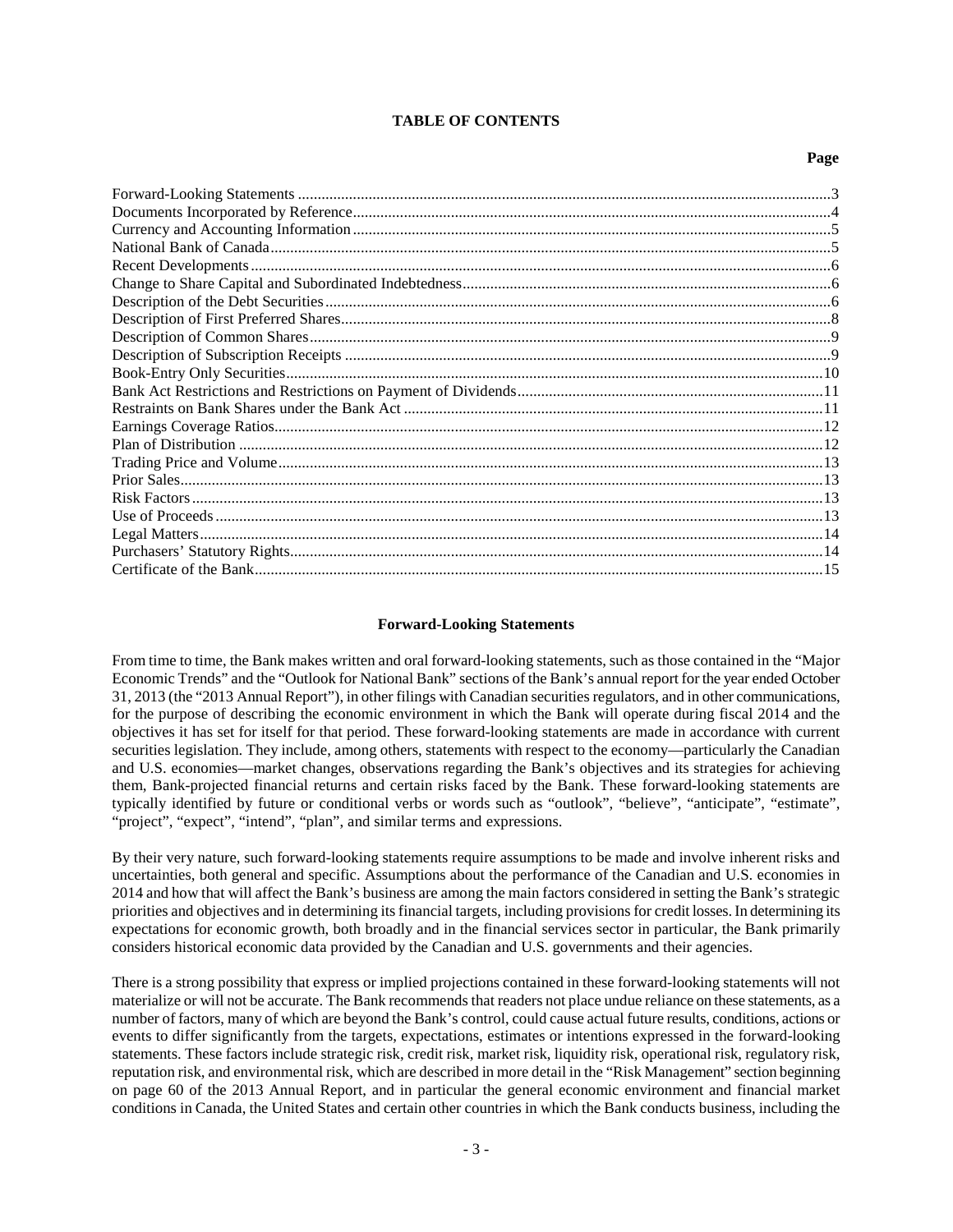regulatory changes affecting the Bank's business, capital and liquidity; the situation with respect to the restructured notes of the master asset vehicle (MAV) conduits, in particular the realizable value of underlying assets; changes in the accounting policies the Bank uses to report its financial condition, including uncertainties associated with assumptions and critical accounting estimates; tax laws in the countries in which the Bank operates, primarily Canada and the United States (including the new reporting regime set out in sections 1471 to 1474 of the U.S. Internal Revenue Code of 1986 (FATCA)); and changes to capital adequacy and liquidity guidelines and to the manner in which they are to be presented and interpreted.

The foregoing list of risk factors is not exhaustive. Additional information about these factors can be found in the "Risk Management" and "Other Risk Factors" sections of the 2013 Annual Report. Investors and others who rely on the Bank's forward-looking statements should carefully consider the above factors as well as the uncertainties they represent and the risk they entail. Except as required by law, the Bank does not undertake to update any forward-looking statements, whether written or oral, that may be made from time to time, by it or on its behalf. The Bank also cautions readers not to place undue reliance on these forward-looking statements.

The forward-looking information contained in this document is presented for the purpose of interpreting the information contained herein and may not be appropriate for other purposes.

## <span id="page-3-0"></span>**Documents Incorporated by Reference**

The following documents have been filed with the securities regulatory authorities in each province of Canada and are specifically incorporated by reference into, and form an integral part of, this Prospectus:

- (a) the Bank's annual information form dated December 3, 2013;
- (b) the unaudited interim condensed consolidated financial statements for the three and nine-month period ended July 31, 2014, which include comparative unaudited interim condensed consolidated financial statements for the three and nine-month period ended July 31, 2013, together with the management's discussion and analysis as contained in the Bank's report to shareholders for the third quarter 2014;
- (c) the audited annual consolidated financial statements for the year ended October 31, 2013, which include comparative audited annual consolidated financial statements for the year ended October 31, 2012, together with the management's discussion and analysis as contained in the Bank's 2013 Annual Report;
- (d) the Independent Auditor's Report issued to the shareholders of the Bank on the audited annual consolidated financial statements as at October 31, 2013 and 2012 and for the years then ended;
- (e) the Bank's management proxy circular dated February 21, 2014 in connection with the Bank's annual meeting of shareholders held on April 10, 2014;
- (f) the material change report dated December 4, 2013 pursuant to which the Bank announced that the Board of Directors approved the 2-for-1 Common Share split in the form of a share dividend announced by the Bank on December 4, 2013, payable on February 13, 2014 to shareholders of record as of February 6, 2014.

**Any documents of the type referred to in the preceding paragraph and any unaudited interim condensed consolidated financial statements for three, six or nine month financial periods, any information circulars, any material change reports (excluding confidential material change reports), any business acquisition reports and any other disclosure documents filed by the Bank with a securities regulatory authority in Canada after the date of this Prospectus and prior to the completion or withdrawal of any offering hereunder, are deemed to be incorporated by reference in this Prospectus.**

**Updated earnings coverage ratios, as required, will be filed quarterly with the applicable securities commissions or similar authorities in Canada, either as Prospectus Supplements or as exhibits to the Bank's unaudited interim condensed and audited consolidated financial statements, and will be deemed to be incorporated by reference into this Prospectus. Where the Bank updates its disclosure of earnings coverage ratios by Prospectus Supplement, the Prospectus Supplement filed with the applicable securities commissions or similar authorities that contains the**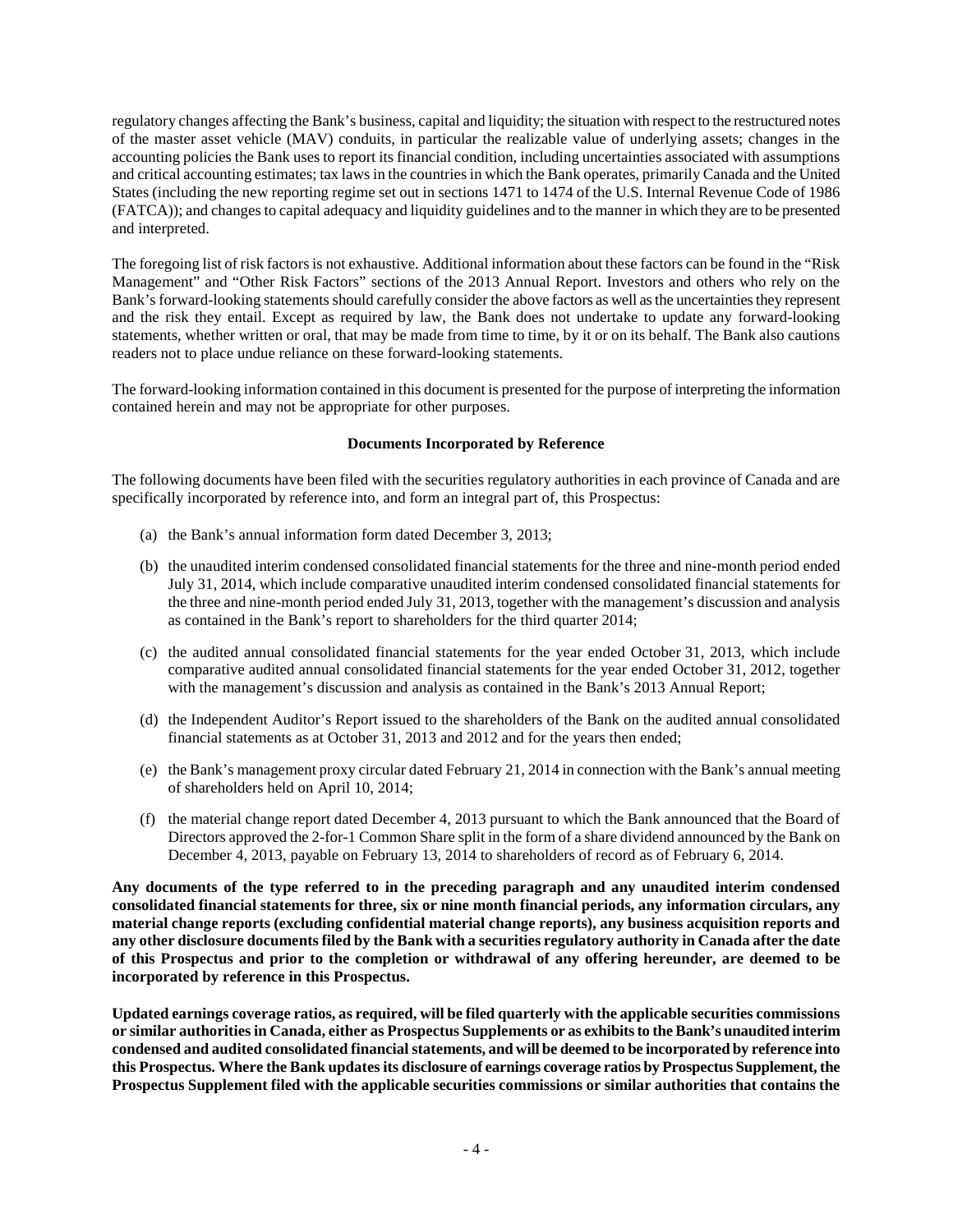**most recent updated disclosure of earnings coverage ratios will be delivered to all subsequent purchasers of Securities together with this Prospectus.**

**Any statement contained in a document incorporated or deemed to be incorporated by reference herein or contemplated in this Prospectus will be deemed to be modified or superseded for purposes of this Prospectus to the extent that a statement contained herein or in any other subsequently filed document which also is or is deemed to be incorporated by reference herein modifies or supersedes such statement. The modifying or superseding statement need not state that it has modified or superseded a prior statement or include any information set forth in the document that it modifies or supersedes. The making of a modifying or superseding statement will not be deemed an admission for any purpose that the modified or superseded statement, when made, constituted a misrepresentation, an untrue statement of a material fact or an omission to state a material fact that is required to be stated or that is necessary to make a statement not misleading in light of the circumstances in which it was made. Any statement so modified or superseded will not be deemed, except as so modified or superseded, to constitute a part of this Prospectus.**

A Prospectus Supplement containing the specific terms of an offering of Securities will be delivered to purchasers of such Securities together with this Prospectus and will be deemed to be incorporated into this Prospectus as of the date of the Prospectus Supplement solely for the purposes of the offering of the Securities covered by that Prospectus Supplement unless otherwise expressly provided therein.

Upon a new management proxy circular, annual information form or new annual consolidated financial statements, together with the independent auditor's report thereon and management's discussion and analysis contained therein, being filed by the Bank with the applicable securities regulatory authorities during the currency of this Prospectus, the previous annual information form, management proxy circular, or annual consolidated financial statements and all interim condensed consolidated financial statements, material change reports, and information circulars filed prior to the commencement of the Bank's financial year in which the new management proxy circular, annual information form or annual consolidated financial statements are filed shall be deemed no longer to be incorporated into this Prospectus for purposes of future offers and sales of Securities hereunder.

## <span id="page-4-0"></span>**Currency and Accounting Information**

Unless otherwise indicated, all dollar amounts appearing in this Prospectus are stated in Canadian dollars.

#### <span id="page-4-1"></span>**National Bank of Canada**

The Bank, a chartered bank subject to the provisions of the *Bank Act* (Canada) (the "Bank Act"), was formed through a series of amalgamations and its roots date back to 1859 with the founding of Banque Nationale in Québec City. The Bank's head and registered office is located at the National Bank Tower, 600 de La Gauchetière Street West, Montréal, Québec H3B 4L2.

#### **Subsidiaries**

A list of the principal subsidiaries directly or indirectly owned or controlled by the Bank as at October 31, 2013 is included in the 2013 Annual Report.

#### **Business of the Bank**

The Bank offers a full range of financial services to individuals, commercial enterprises, financial institutions and governments both in Canada and abroad.

Additional information with respect to the Bank's business is included in the 2013 Annual Report.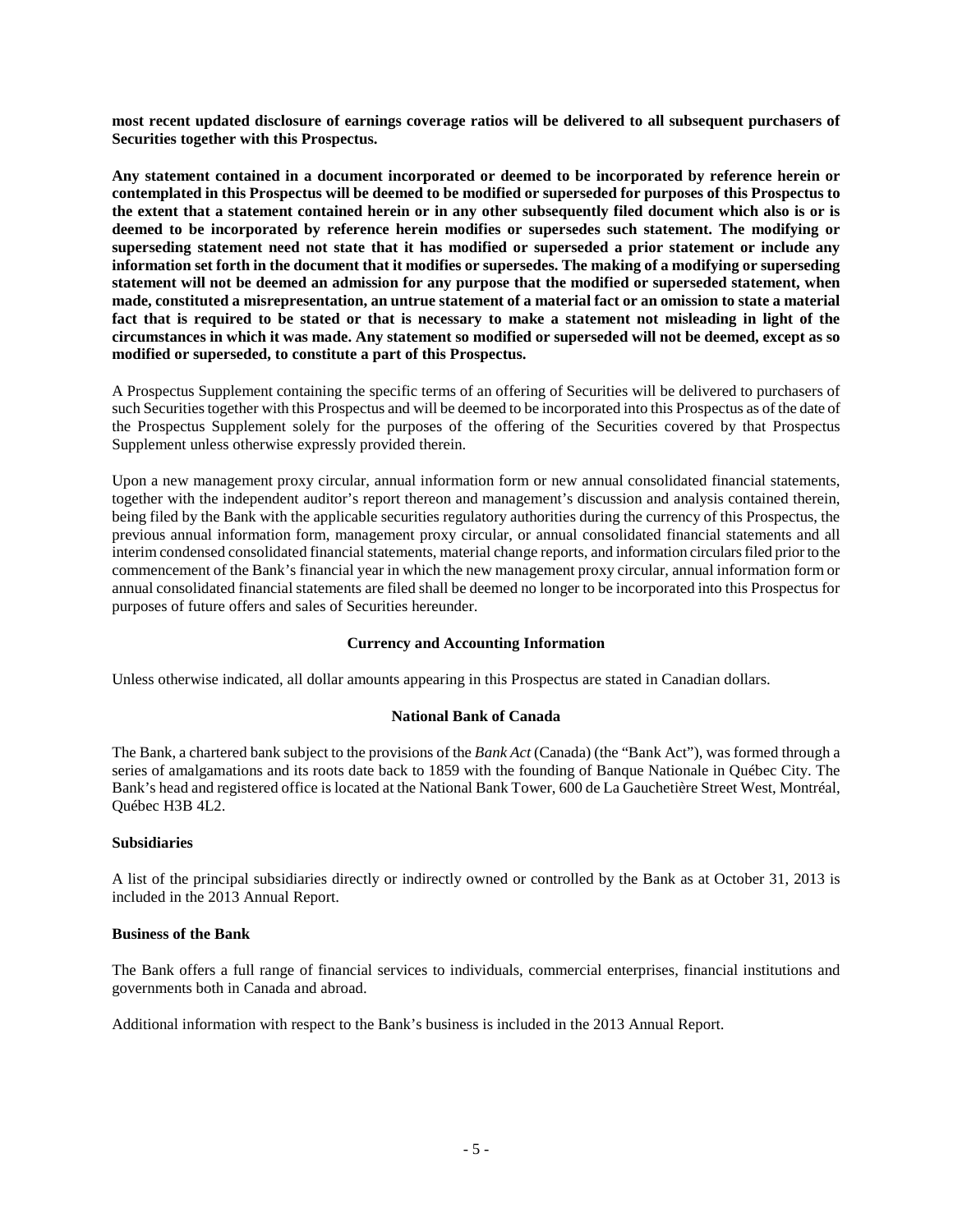#### <span id="page-5-0"></span>**Recent Developments**

On August 1, 2014, the Canadian Department of Finance issued for comment the "Taxpayer Protection and Bank Recapitalization Regime: Consultation Paper" which outlines a proposed bail-in regime applicable to Canada's domestic systemically important banks ("D-SIBs"), which include the Bank, in line with key international standards such as the Financial Stability Board's "Key Attributes of Effective Resolution Regimes for Financial Institutions". This consultation paper follows a previous announcement made in Canada's federal budget released on March 21, 2013. Under the proposed regime, the Government of Canada would be granted two significant conversion powers with respect to D-SIBs' outstanding capital and debt: (i) first, the Government of Canada would be granted the power to permanently convert "eligible liabilities" of the D-SIB ("eligible liabilities" consisting solely of long term senior debt, which is senior unsecured debt that is tradable and transferable with an original term of over 400 days, such as the Senior Debt Securities) into common equity, and (ii) the Government of Canada would be granted the power to permanently cancel existing shares of the D-SIB. Each of those powers would only be exercisable if two preconditions were met: (a) first, the Superintendent of Financial Institutions would need to have determined that the D-SIB has ceased or is about to cease being viable and (b) second, the full conversion of the D-SIB's securities following the occurrence of a trigger event under the Non-Viable Contingent Capital Provisions would need to have occurred. The proposed conversion power would apply only to "eligible liabilities" issued after the implementation of the regime with no retroactive application to existing debt.

If this proposed regime is implemented, any "eligible securities", such as the Senior Debt Securities, issued after such implementation would be subject to the conversion powers described above and holders of such "eligible securities" may receive Common Shares in exchange for their "eligible securities" in the event that the Bank ceases or is about to cease being viable. Moreover, holders of Common Shares, and holders of Subordinated Debt Securities or First Preferred Shares who receive Common Shares following the occurrence of a trigger event under the Non-Viable Contingency Capital Provisions, may sustain substantial dilution following the conversion of such "eligible securities", as it is expected that the conversion rate of such "eligible securities" will be significantly more favourable to the holders of such obligations than the rate applicable to holders of Subordinated Debt Securities or First Preferred Shares.

#### <span id="page-5-1"></span>**Change to Share Capital and Subordinated Indebtedness**

Further to an announcement made on September 26, 2014, the Bank completed the redemption of all of the 8,000,000 issued and outstanding non-cumulative fixed rate first preferred shares, Series 16 (the "First Preferred Shares Series 16") on November 15, 2014 at a redemption price equal to \$25.00 per share (for an aggregate price of \$200,000,000) together with all declared and unpaid dividends on each such share. In addition, on October 9, 2014, the Bank issued 12,000,000 non-cumulative 5-Year rate reset first preferred shares, Series 32 (the "First Preferred Shares Series 32") at an initial offering price of \$25.00 per share (for an aggregate price of \$350,000,000). On October 30, 2014, the Bank announced its intention to redeem for cash \$350,000,000 series 3 medium term notes (the "Series 3 Notes") on December 22, 2014 at a redemption price equal to their principal amount together with any accrued and unpaid interest to but excluding the date of redemption. The redemption of the Series 3 Notes is subject to the approval of the Office of the Superintendent of Financial Institutions.

#### <span id="page-5-2"></span>**Description of the Debt Securities**

#### **Debt Securities**

The following is a general description of the Debt Securities. The particulars of any series of Debt Securities offered and the extent to which the general terms described below may apply to such Debt Securities will be described in one or more Prospectus Supplements. Since the terms of a series of Debt Securities may differ from the general information provided in this Prospectus, in all cases you should rely on the information in the Prospectus Supplement where it differs from information in this Prospectus.

Senior Debt Securities will be the Bank's direct unsubordinated obligations that rank equally and rateably with all of the Bank's unsecured and unsubordinated debt, including deposit liabilities, other than certain governmental claims in accordance with applicable law.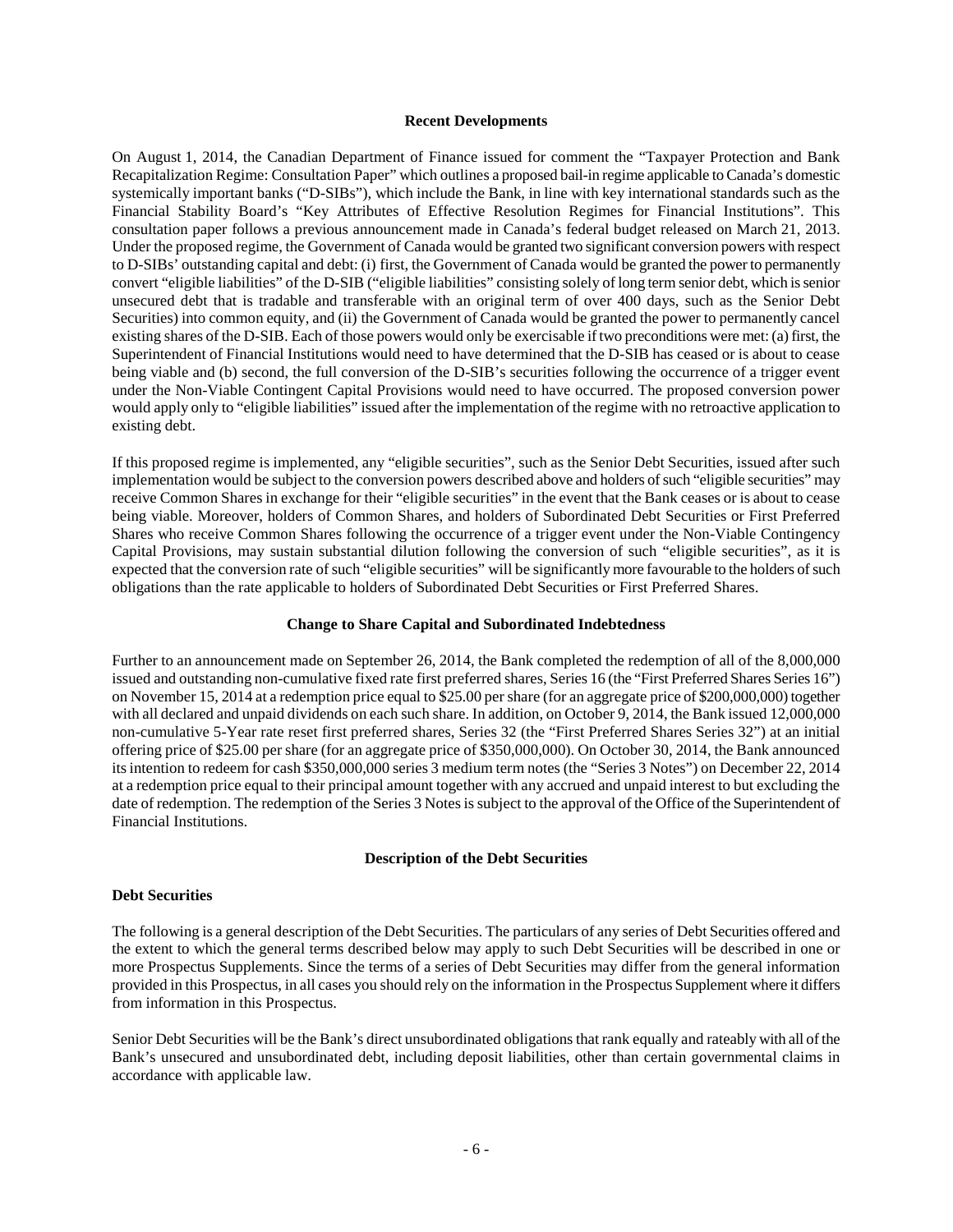Subordinated Debt Securities will be the Bank's direct unsecured obligations, constituting subordinated indebtedness for the purposes of the *Bank Act*, ranking equally and rateably with all of the Bank's other subordinated indebtedness from time to time outstanding. In the event of the Bank's insolvency or winding-up, the Bank's subordinated indebtedness, including any Subordinated Debt Securities issued hereunder (provided a trigger event has not occurred as contemplated under the specific Non-Viable Capital Contingency Provisions), will be subordinate in right of payment to the prior payment in full of the Bank's deposit liabilities and all of the Bank's other liabilities, including Senior Debt Securities, except those which by their terms rank equally in right of payment with, or are subordinate to, such subordinated indebtedness.

Subject to regulatory capital requirements applicable to the Bank, there is no limit on the amount of Senior Debt Securities or Subordinated Debt Securities the Bank may issue.

If the Bank becomes insolvent, the *Bank Act* provides that priorities among payments of the Bank's deposit liabilities and payments of all of the Bank's other liabilities, including payments in respect of Senior Debt Securities and Subordinated Debt Securities (provided, in the case of Subordinated Debt Securities, a trigger event has not occurred as contemplated under the specific Non-Viable Capital Contingency Provisions), are to be determined in accordance with the laws governing priorities and, where applicable, by the terms of the indebtedness and liabilities. Because the Bank has subsidiaries, the Bank's right to participate in any distribution of the assets of the Bank's subsidiaries, upon a subsidiary's dissolution, winding-up liquidation or reorganization or otherwise, and thus your ability to benefit indirectly from such distribution, is subject to the prior claims of creditors of that subsidiary, except to the extent that the Bank may be a creditor of that subsidiary and the Bank's claims are recognized. There are legal limitations on the extent to which some of the Bank's subsidiaries may extend credit, pay dividends or otherwise supply funds to, or engage in transactions with, the Bank or some of the Bank's other subsidiaries.

## **Neither the Bank's Senior Debt Securities nor their Subordinated Debt Securities will constitute deposits that are insured under the** *Canada Deposit Insurance Corporation Act***.**

The specific terms of Debt Securities that the Bank may issue under this Prospectus will be described in one or more Prospectus Supplements and may include, where applicable: the specific designation, aggregate principal amount, the currency or the currency unit for which such securities may be purchased, maturity, interest provisions, authorized denominations, offering price, any terms for redemption at the Bank's option or the holder's option, any exchange or conversion terms and any other specific terms, including any Non-Viable Contingency Capital Provisions applicable to Subordinated Debt Securities.

Debt Securities may be issued up to the aggregate principal amount which may be authorized from time to time by the Bank. The Bank may issue Debt Securities under one or more indentures (each a "Trust Indenture"), in each case between the Bank and a trustee (a "Trustee") determined by the Bank in accordance with applicable laws, or pursuant to an issue and paying agency agreement (between the Bank and an agent, which agent may be an affiliate of or otherwise non-arm's length to the Bank). Any series of Debt Securities may also be created and issued without a Trust Indenture or an issue and paying agency agreement. The Bank may also appoint a calculation agent in connection with any Debt Securities issued under this Prospectus, which agent may be an affiliate of or otherwise non-arm's length to the Bank. Reference is made to the applicable Prospectus Supplement which accompanies this Prospectus for the terms and other information with respect to the Debt Securities being offered thereby, including: (i) the designation, aggregate principal amount and authorized denominations of the Debt Securities; (ii) the currency for which the Debt Securities may be purchased and the currency in which the principal and any interest is payable (in either case, if other than Canadian dollars); (iii) the percentage of the principal amount at which the Debt Securities will be issued; (iv) the date or dates on which the Debt Securities will mature; (v) the rate or rates (if any); (vi) the dates on which such interest will be payable and the record dates for such payments; (vii) the Trustee under the Trust Indenture pursuant to which the Debt Securities are to be issued; (viii) any redemption term or terms under which such Debt Securities may be defeased; (ix) whether the Debt Securities are to be issued in registered form, "book-entry only" form, bearer form or in the form of temporary or permanent global securities and the basis of exchange, transfer and ownership thereof; (x) any exchange or conversion terms (including terms relating to the conversion of the Debt Securities into Common Shares and any Non-Viable Contingency Capital Provisions applicable to Subordinated Debt Securities); (xi) the ratings, if any, issued by rating agencies in respect of the Debt Securities; and (xii) any other specific terms.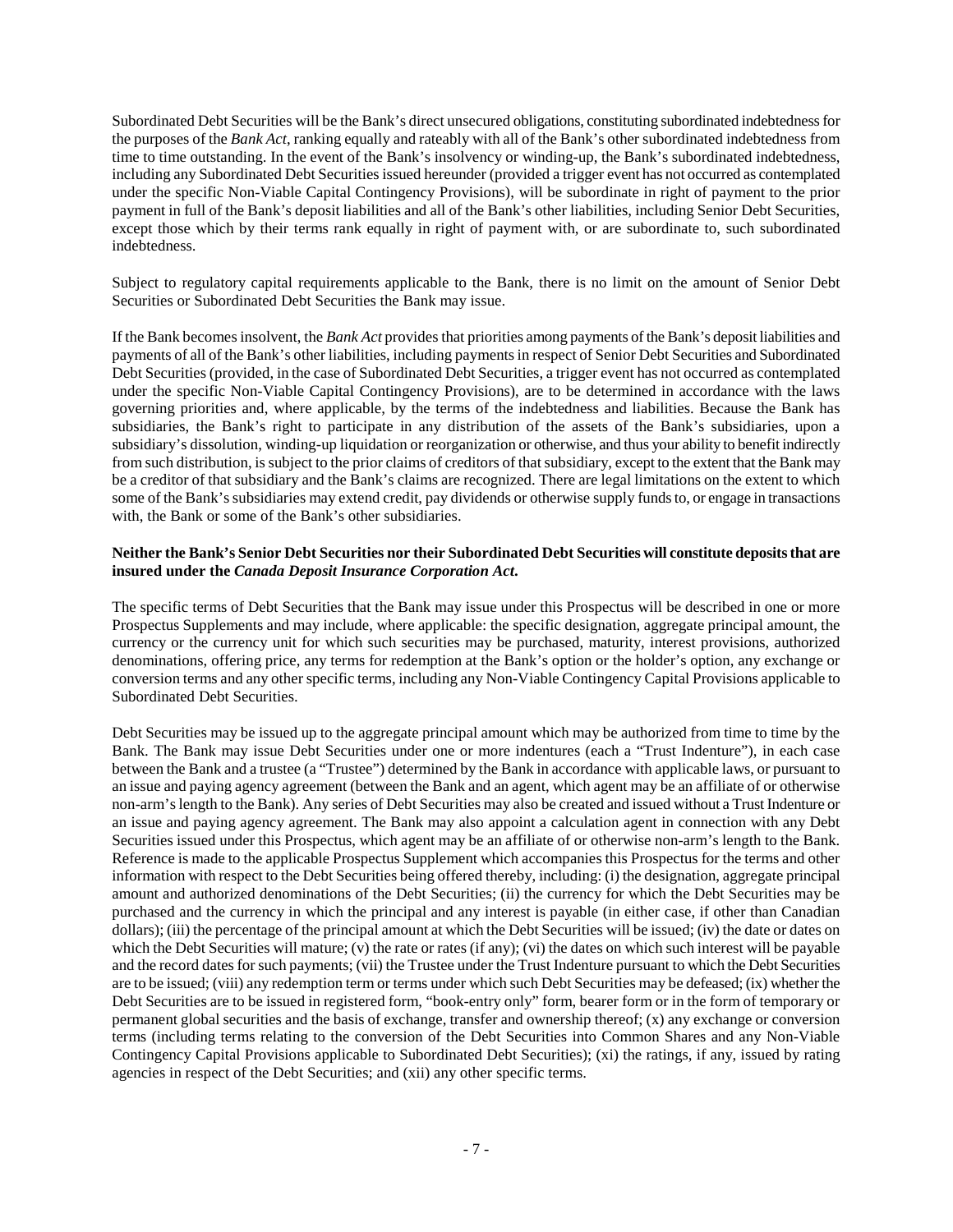Unless otherwise specified in the Prospectus Supplement which accompanies this Prospectus, principal, premium (if any) and interest payable on Debt Securities are to be payable at any branch in Canada of the Bank provided that such payments may also be made at the option of the Bank by electronic or wire transfer or, by cheque mailed, delivered or otherwise transferred to the persons in whose names the Debt Securities are registered.

Debt Securities may, at the option of the Bank, be issued in fully registered form, in bearer form or in "book-entry only" form. See "Book-Entry Only Securities" below. Debt Securities in registered form will be exchangeable for other Debt Securities of the same series and tenor, registered in the same name, for the same aggregate principal amount in authorized denominations and will be transferable at any time or from time to time at the corporate trust office of the Trustee for the Debt Securities. No charge will be made to the holder for any such exchange or transfer except for any tax or government charge incidental thereto.

# <span id="page-7-0"></span>**Description of First Preferred Shares**

The following describes certain general terms and provisions of the First Preferred Shares. The particular terms and provisions of a series of First Preferred Shares offered by a Prospectus Supplement, and the extent to which the general terms and provisions described below may apply thereto, will be described in such Prospectus Supplement.

The following is a summary of the rights, privileges, restrictions and conditions of or attaching to the First Preferred Shares of the Bank as a class.

## *Issuable in Series*

The authorized preferred share capital of the Bank includes an unlimited number of First Preferred Shares, without par value, issuable for a maximum aggregate consideration of \$5 billion or the equivalent thereof in foreign currencies. The First Preferred Shares may be issued, from time to time, in one or more series with such series designation, rights, privileges, restrictions and conditions as the Board of Directors may determine by resolution.

## *Priority*

The First Preferred Shares of each series will rank on a parity with First Preferred Shares of every other series and are entitled to preference over the Second Preferred Shares, the Common Shares and any other shares of the Bank ranking junior to the First Preferred Shares with respect to the payment of dividends and upon any distribution of assets in the event of liquidation, dissolution or winding-up of the Bank, provided a trigger event has not occurred as contemplated under the specific Non-Viable Capital Contingency Provisions applicable to such First Preferred Shares.

## *Creation and Issue of Shares*

Pursuant to the Bank Act, the Bank may not, without the approval of the holders of the First Preferred Shares, create any other class of shares ranking equal with or superior to the First Preferred Shares. In addition, the Bank may not, without the prior approval of the holders of the First Preferred Shares as a class given as specified below under "Approval of the Holders of the First Preferred Shares" (in addition to such approvals as may be required by the Bank Act or any other legal requirement), (i) create or issue any shares ranking in priority to or *pari passu* with the First Preferred Shares; or (ii) create or issue any additional series of First Preferred Shares, unless at the date of such creation or issuance all cumulative dividends up to and including the dividend payment for the last completed period for which such cumulative dividends are payable, have been declared and paid or set aside for payment in respect of each series of cumulative First Preferred Shares then issued and outstanding, and all declared and unpaid non-cumulative dividends have been paid or set aside for payment in respect of each series of non-cumulative First Preferred Shares then issued and outstanding. Currently, there are no outstanding First Preferred Shares which carry the right to cumulative dividends.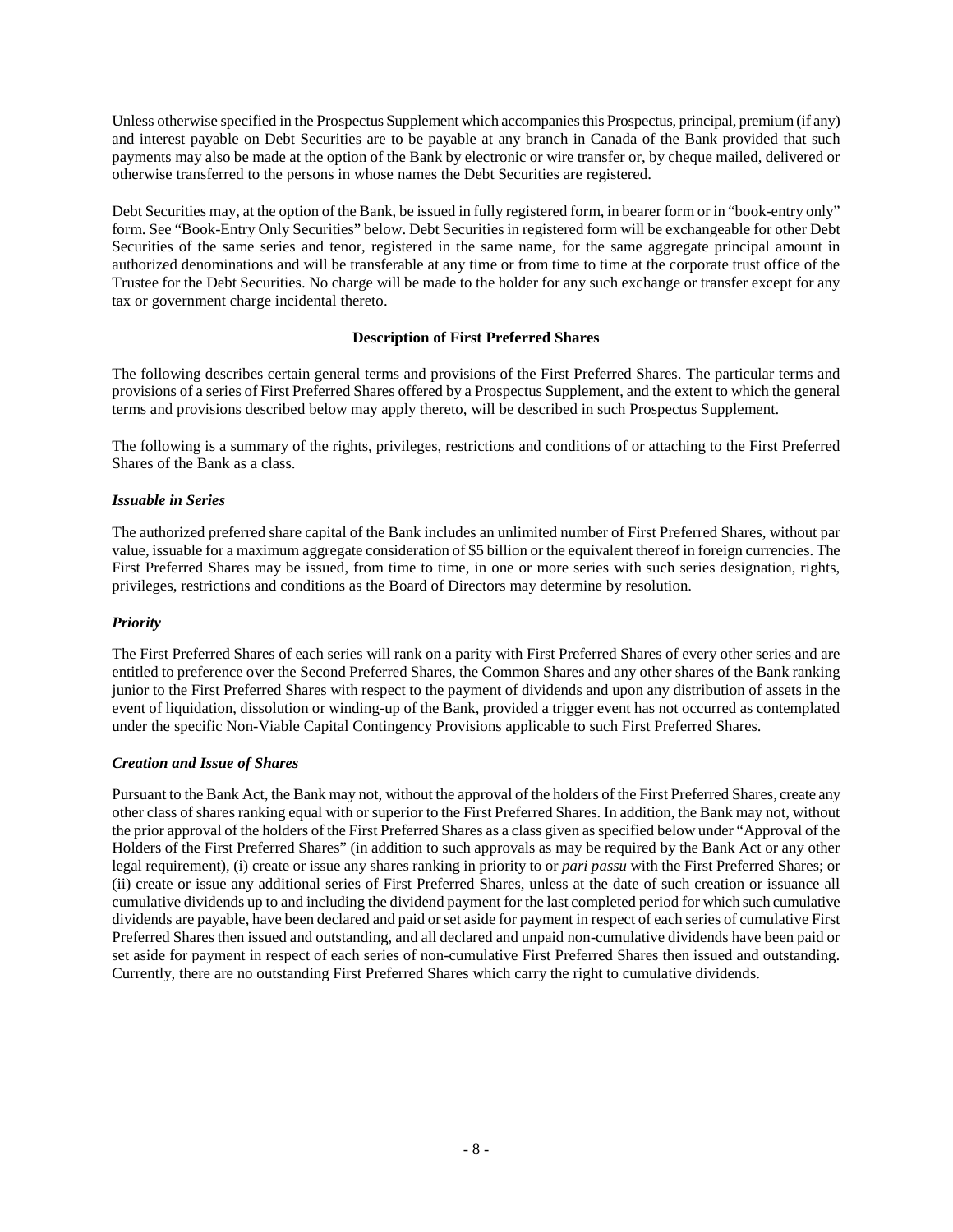#### *Voting Rights*

The holders of the First Preferred Shares are not entitled to any voting rights as a class except as provided below or by law or in the rights, privileges, restrictions and conditions attaching to any series of First Preferred Shares, and except with respect to the right to vote on certain matters as specified under "Approval of the Holders of the First Preferred Shares".

#### *Approval of the Holders of the First Preferred Shares*

The approval of all amendments to the provisions attaching to the First Preferred Shares as a class and any other approval to be given by the holders of the First Preferred Shares may be given in writing by the holders of not less than all of the outstanding First Preferred Shares or by a resolution passed by the affirmative vote of not less than 66 2/3% of the votes cast at a meeting of holders of First Preferred Shares duly held for the purpose of considering the subject matter of such resolution at which a quorum of the outstanding First Preferred Shares is represented in person or by proxy. A quorum at any meeting of holders of First Preferred Shares is a majority of the outstanding First Preferred Shares, except at an adjourned meeting for which there is no quorum requirement.

#### <span id="page-8-0"></span>**Description of Common Shares**

The authorized common share capital of the Bank consists of an unlimited number of Common Shares without nominal or par value, of which 328,690,507 were outstanding as at November 28, 2014. The holders of Common Shares are entitled to vote at all meetings of the shareholders of the Bank except meetings at which only holders of a specified class or series of shares are entitled to vote. The holders of Common Shares are entitled to receive dividends as and when declared by the Board of Directors of the Bank, subject to the preference of the holders of the preferred shares (including the First Preferred Shares) of the Bank. After payment to the holders of the preferred shares of the Bank of the amount or amounts to which they may be entitled, and after payment of all outstanding debts, the holders of Common Shares shall be entitled to receive the remaining property of the Bank upon the liquidation, dissolution or winding-up thereof.

#### <span id="page-8-1"></span>**Description of Subscription Receipts**

The following sets forth certain general terms and provisions of the Subscription Receipts. The Bank may issue Subscription Receipts that may be exchanged by the holders thereof for Debt Securities, First Preferred Shares or Common Shares upon the satisfaction of certain conditions. The particular terms and provisions of the Subscription Receipts offered pursuant to this Prospectus will be set forth in the applicable Prospectus Supplement, and the extent to which the general terms described below apply to those Subscription Receipts, will be described in the Prospectus Supplement. The Bank may offer Subscription Receipts separately or together with Debt Securities, First Preferred Shares or Common Shares, as the case may be. The Bank will issue Subscription Receipts under a subscription receipt agreement.

Selected provisions of the Subscription Receipts and the subscription receipt agreements are summarized below. This summary is not complete. The statements made in this Prospectus relating to any subscription receipt agreement and Subscription Receipts to be issued thereunder are summaries of certain anticipated provisions thereof and are subject to, and are qualified in their entirety by reference to, all provisions of the applicable subscription receipt agreement.

Any Prospectus Supplement for Subscription Receipts supplementing this Prospectus will contain the terms and conditions and other information with respect to the Subscription Receipts being offered thereby, including: the number of Subscription Receipts, the price at which the Subscription Receipts will be offered and whether the price is payable in instalments, any conditions to the exchange of Subscription Receipts into Debt Securities, First Preferred Shares or Common Shares, as the case may be, and the consequences of such conditions not being satisfied, the procedures for the exchange of the Subscription Receipts into Debt Securities, First Preferred Shares or Common Shares, as the case may be, the number of Debt Securities, First Preferred Shares or Common Shares, as the case may be, that may be exchanged upon exercise of each Subscription Receipt, the designation and terms of any other Securities with which the Subscription Receipts will be offered, if any, and the number of Subscription Receipts that will be offered with each Security, the dates or periods during which the Subscription Receipts may be exchanged into Debt Securities, First Preferred Shares or Common Shares, whether such Subscription Receipts will be listed on any securities exchange, any other rights, privileges, restrictions and conditions attaching to the Subscription Receipts, and any other specific terms.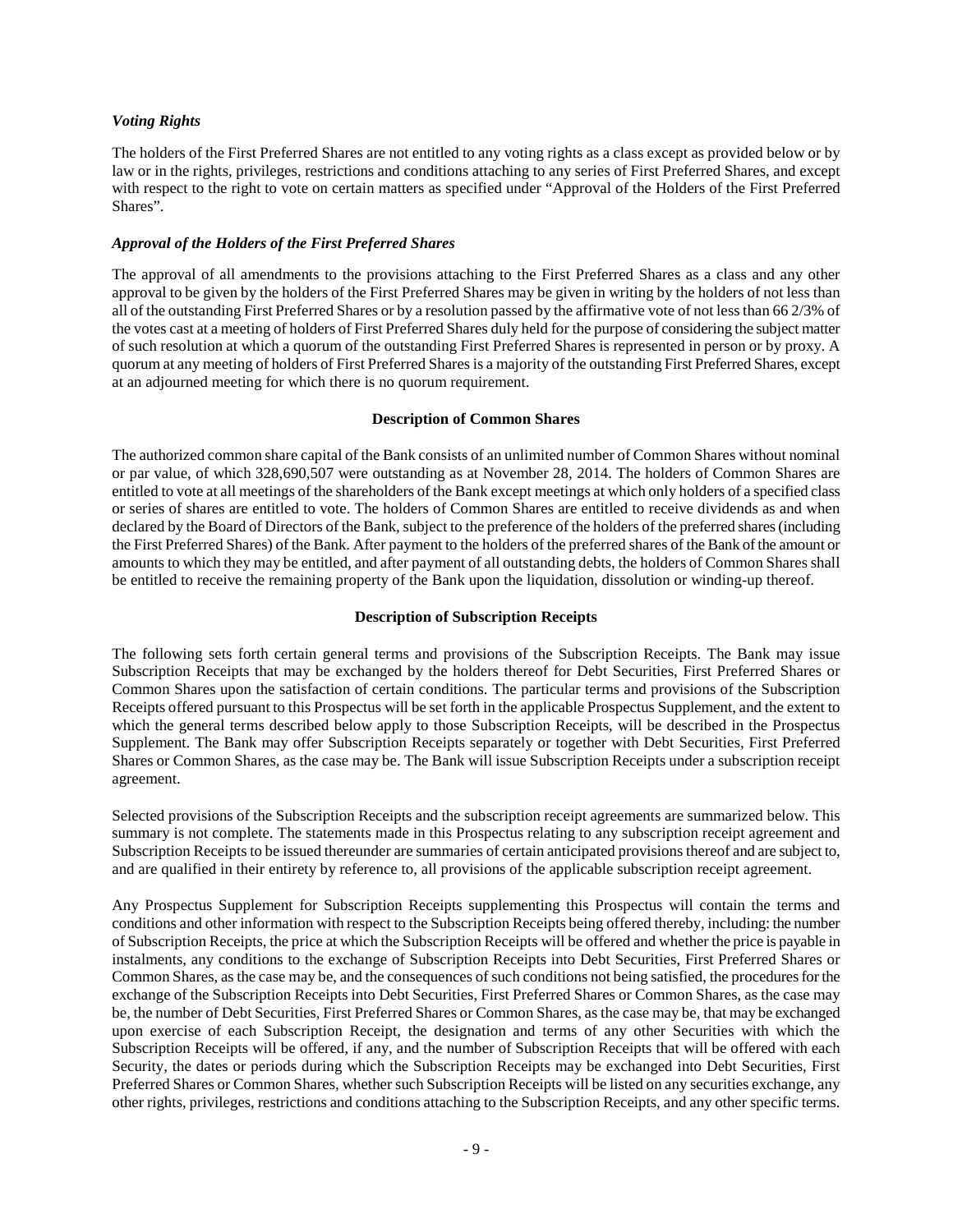Subscription receipt certificates will be exchangeable for new subscription receipt certificates of different denominations at the office indicated in the applicable Prospectus Supplement. Prior to the exchange of their Subscription Receipts, holders of Subscription Receipts will not have any of the rights of holders of the securities subject to the Subscription Receipts.

#### <span id="page-9-0"></span>**Book-Entry Only Securities**

Securities issued in "book-entry only" form must be purchased, transferred or redeemed through participants ("CDS Participants") in the depository service of CDS Clearing and Depository Services Inc. or a successor or its nominee (collectively, "CDS"), as described below. Each of the Investment Dealers named in an accompanying Prospectus Supplement offering securities in "book-entry only" form will be a CDS Participant. On the closing of a book-entry only offering, the Bank will cause a global certificate or certificates representing the aggregate number of Securities subscribed for under such offering to be delivered to, and registered in the name of, CDS. Except as described below, no purchaser of Securities will be entitled to a certificate or other instrument from the Bank or CDS evidencing that purchaser's ownership thereof, and no purchaser will be shown on the records maintained by CDS except through a book-entry account of a CDS Participant acting on behalf of such purchaser. Each purchaser of Securities will receive a customer confirmation of purchase from the Investment Dealer from which the Securities are purchased in accordance with the practices and procedures of that Investment Dealer. The practices of Investment Dealers may vary, but generally customer confirmations are issued promptly after execution of a customer order. Reference in this Prospectus to a holder of Securities means, unless the context otherwise requires, the owner of the beneficial interest in the Securities.

CDS will be responsible for establishing and maintaining book-entry accounts for CDS Participants having interests in the Securities. If (i) the book-entry only system ceases to exist, (ii) the Bank determines that CDS is no longer willing or able to discharge properly its responsibilities as depository with respect to the Securities and the Bank is unable to locate a qualified successor, (iii) the Bank at its option elects, or is required by applicable law or the rules of any securities exchange, to withdraw the Securities from the book-entry only system, (iv) if an event of default has occurred with regard to the Securities and has not been cured or waived, or (v) as otherwise agreed by the Bank and CDS, then the Securities will be issued in fully registered form to holders or their nominees.

## *Transfer, Conversion and Redemption of Securities*

Transfers of ownership, conversions or redemptions of Securities will be effected only through records maintained by CDS for such Securities with respect to interests of CDS Participants and on the records of CDS Participants with respect to interests of persons other than CDS Participants. Holders of Securities who are not CDS Participants, but who desire to purchase, sell or otherwise transfer ownership of or other interests in the Securities, may do so only through CDS Participants. The ability of a holder to pledge Securities or otherwise take action with respect to such holder's interest in Securities (other than through a CDS Participant) may be limited due to the lack of a physical certificate.

## *Payments and Deliveries*

The Bank will make, or cause to be made, payments of principal, redemption price, if any, dividends and interest, as applicable, on Securities to CDS as the registered holder of the Securities and the Bank understands that the payment will be forwarded by CDS to CDS Participants in accordance with the customary practices and procedures of CDS. As long as CDS is the registered owner of the Securities, CDS will be considered the sole owner of the Securities for the purposes of receiving notices or payments on the Securities. As long as the Securities are held in the CDS book-entry only system, the responsibility and liability of the Bank in respect of the Securities is limited to making payments of principal, redemption price, if any, dividends and interest, as applicable, on the Securities to CDS, as registered holder of the Securities. The Bank expects that CDS, upon receipt of any payment in respect of Securities, will credit CDS Participants' accounts in amounts proportionate to their respective interests in the principal amount of such Securities as shown on the records of CDS in accordance with the customary practices and procedures of CDS. The Bank also expects that payments by CDS Participants to the owners of beneficial interests in Securities held through such CDS Participants will be governed by standing instructions and customary practices, and will be the responsibility of such CDS Participants. The rules governing CDS provide that it acts as the agent and depository for the CDS Participants. As a result, CDS Participants must look solely to CDS, and persons other than CDS Participants having an interest in Securities must look solely to CDS Participants, for payments or deliveries made by or on behalf of the Bank to CDS in respect of such Securities.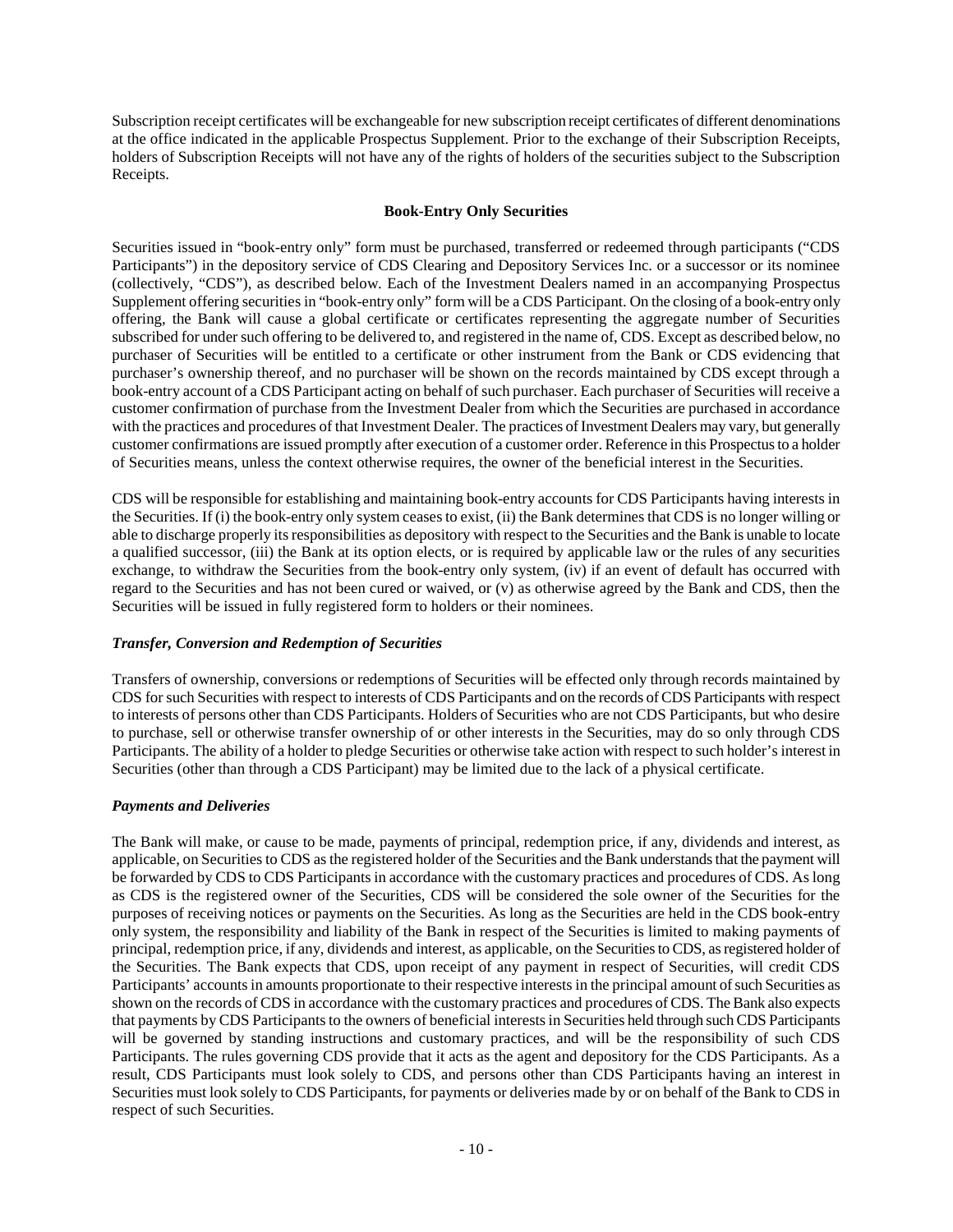Each beneficial owner must rely on the procedures of CDS and, if such beneficial owner is not a CDS Participant, on the procedures of the CDS Participant through which such beneficial owner owns its interest, to exercise any rights with respect to the Securities. The Bank understands that under existing policies of CDS and industry practices, if the Bank requests any action of a beneficial owner or if a beneficial owner desires to give any notice or take any action which a registered holder is entitled to give or take with respect to the Securities, CDS would authorize the CDS Participant acting on behalf of the beneficial owner to give such notice or to take such action, in accordance with the procedures established by CDS or agreed to from time to time by the Bank, any Trustee and CDS. Any beneficial owner that is not a CDS Participant must rely on the contractual arrangement it has directly, or indirectly through its financial intermediary, with its CDS Participant to give such notice or take such action.

None of the Bank, the Investment Dealers or any Trustee (in the case of Debt Securities) will assume liability or responsibility for (i) any aspect of the records relating to the beneficial ownership of the Securities held by CDS or the payments or deliveries relating thereto, (ii) maintaining, supervising or reviewing any records relating to the Securities, or (iii) any advice or representation made by or with respect to CDS relating to the rules governing CDS or any action to be taken by CDS or at the direction of CDS Participants.

## <span id="page-10-0"></span>**Bank Act Restrictions and Restrictions on Payment of Dividends**

Under the Bank Act, the Bank, with the prior consent of the Superintendent of Financial Institutions (Canada) (the "Superintendent"), may redeem or purchase any of its shares, including the First Preferred Shares, unless there are reasonable grounds for believing that the Bank is, or the redemption or purchase would cause the Bank to be, in contravention of any regulation made under the Bank Act respecting the maintenance by banks of adequate capital and adequate and appropriate forms of liquidity, or any direction to the Bank made by the Superintendent pursuant to Subsection 485(3) of the Bank Act regarding its capital or its liquidity. No such direction to the Bank has been made to date.

The Bank is prohibited under the Bank Act from paying or declaring a dividend if there are reasonable grounds for believing that the Bank is, or the payment would cause the Bank to be, in contravention of any regulation made under the Bank Act respecting the maintenance by banks of adequate capital and adequate and appropriate forms of liquidity, or any directive to the Bank made by the Superintendent pursuant to Subsection 485(3) of the Bank Act regarding its capital or its liquidity. As at the date hereof, this limitation would not restrict a payment of quarterly dividends on the First Preferred Shares. Further, no such directive to the Bank has been made to date.

Pursuant to agreements made between (i) the Bank, Computershare Trust Company of Canada and NBC Capital Trust and (ii) the Bank, Computershare Trust Company of Canada and NBC Asset Trust (together with NBC Capital Trust, the "Trusts"), the Bank has covenanted with the holders of the outstanding Trust Capital Securities of the Trusts (individually, the NBC CapS – Series 1, the NBC CapS II – Series 1 and the NBC CapS II – Series 2, collectively, the "NBC CapS") that, if the Trusts fail to pay in full a required distribution on any series of NBC CapS, the Bank will refrain from declaring dividends of any kind on its common shares or preferred shares until the month commencing immediately after the third month (with respect to the NBC CapS II – Series 1 and the NBC CapS II – Series 2), or fourth month (with respect to the NBC CapS – Series 1), in which the Bank ordinarily declares dividends from time to time on the common shares or the preferred shares, unless the Trusts first pay the required distribution (or the unpaid portion thereof) to the respective holders of NBC CapS.

## <span id="page-10-1"></span>**Restraints on Bank Shares under the Bank Act**

The Bank Act contains restrictions on the issue, transfer, acquisition, beneficial ownership and voting of all shares of a chartered bank. The following is a summary of such restrictions. No person shall be a major shareholder of a bank if the bank has equity of \$12 billion or more. While the equity of the Bank is less than \$12 billion and the Bank Act would otherwise permit a person to own up to 65% of any class of shares of the Bank, the Bank is deemed to be a bank to which the ownership restrictions for banks with equity of \$12 billion or more apply until the Minister of Finance (Canada) specifies, on application by the Bank, that these restrictions no longer apply to the Bank.

A person is a major shareholder of a bank where: (i) the aggregate of shares of any class of voting shares beneficially owned by that person, by entities controlled by that person and by any person associated or acting jointly or in concert with that person is more than 20% of that class of voting shares; or (ii) the aggregate of shares of any class of non-voting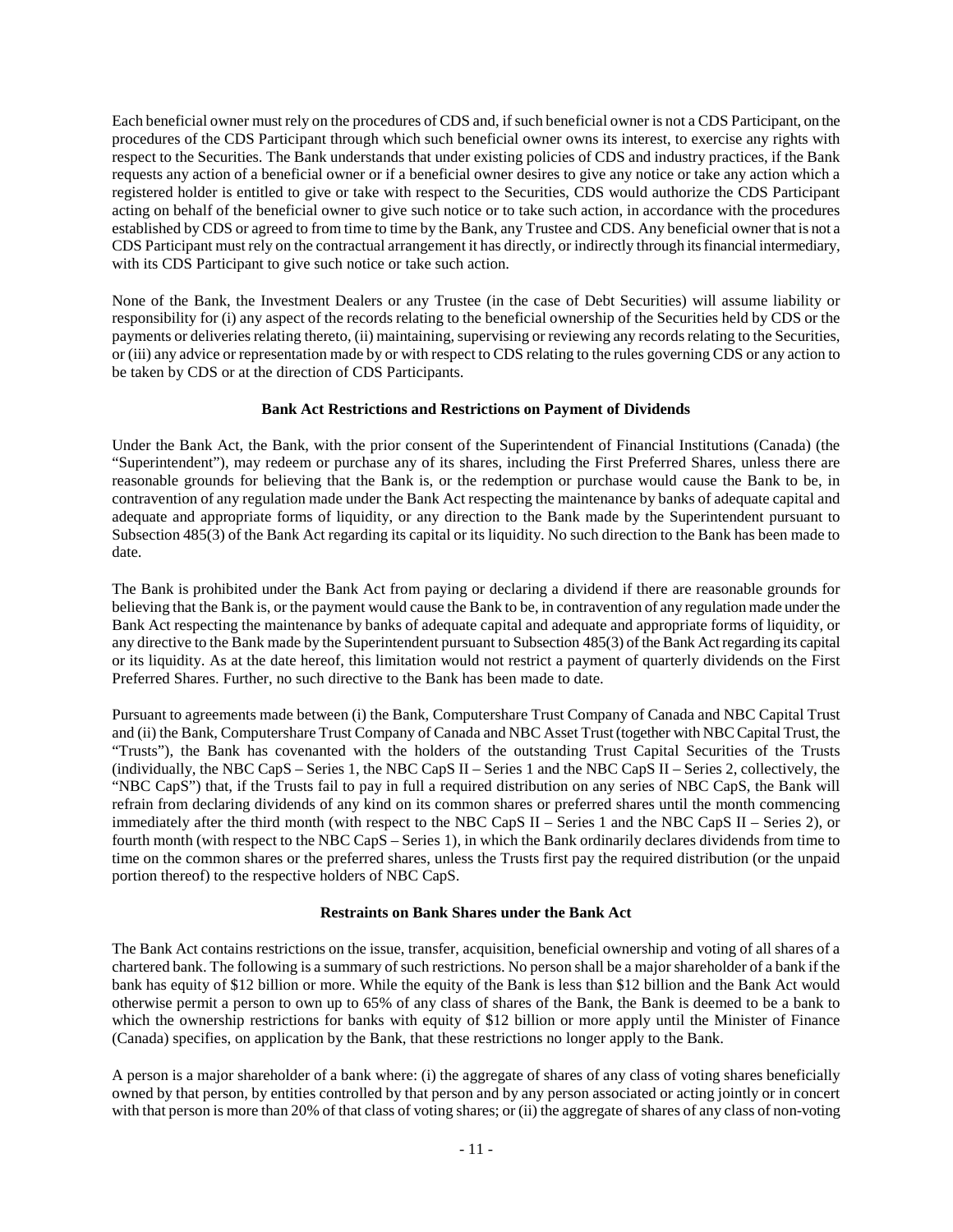shares beneficially owned by that person, by entities controlled by that person and by any person associated or acting jointly or in concert with that person is more than 30% of that class of non-voting shares. No person, or persons acting jointly or in concert, may have a significant interest in any class of shares of a Canadian chartered bank, including the Bank, unless the person first receives the approval of the Minister of Finance (Canada). For purposes of the Bank Act, a person has a significant interest in a class of shares of a bank where the aggregate of any shares of the class beneficially owned by that person, by entities controlled by that person and by any person associated or acting jointly or in concert with that person exceeds 10% of all of the outstanding shares of that class of shares of such bank.

The Bank Act also prohibits the registration of a transfer or issue of any shares of the Bank to Her Majesty in right of Canada or of a province or any agent or agency of Her Majesty in either of those rights, or to the government of a foreign country or any political subdivision, agent or agency of any of them except for certain cases that require the Minister of Finance's consent.

# <span id="page-11-0"></span>**Earnings Coverage Ratios**

The following earnings coverage ratios do not reflect the issuance of any Securities under this Prospectus.

The Bank's dividend requirements on its outstanding First Preferred Shares, after adjustment for the issue of the 12,000,000 First Preferred Shares Series 32 and the redemption of the 8,000,000 First Preferred Shares Series 16, and adjusted to a before-tax equivalent using a statutory income tax rate of 26.8% for the 12 months ended October 31, 2013 and 27.0% for the 12 months ended July 31, 2014, amounted to \$60 million and \$60 million for the 12 months ended October 31, 2013 and for the 12 months ended July 31, 2014, respectively. The Bank's disbursement requirements for innovative capital instruments for the 12 months ended October 31, 2013 and for the 12 months ended July 31, 2014 amounted to \$67 million and \$67 million, respectively. The Bank's interest requirements for subordinated debentures, after adjustment for the redemption of the Series 3 Notes, for the 12 months ended October 31, 2013 and for the 12 months ended July 31, 2014, amounted to \$56 million and \$56 million, respectively. The Bank's earnings before income taxes, non-controlling interest, debentures and innovative capital instruments adjusted following the retrospective application of accounting standard changes for the 12 months ended October 31, 2013 and for the 12 months ended July 31, 2014 were \$1,849 million and \$1,916 million, respectively, which are 10.09 times and 10.45 times the Bank's aggregate dividend, disbursement on innovative capital instruments and interest requirements for these periods, respectively, after giving effect to the issue of the First Preferred Shares Series 32, the redemption of the First Preferred Shares Series 16 and the redemption of the Series 3 Notes.

Innovative capital instrument represents \$225 million of NBC CapS – Series 1 issued by NBC Capital Trust, \$400 million of NBC CapS II – Series 1 issued by NBC Asset Trust and \$350 million of NBC CapS II – Series 2 issued by NBC Asset Trust; for more information on the description of the innovative capital instruments, refer to note 18 of the audited consolidated financial statements of the Bank for the year ended October 31, 2013.

## <span id="page-11-1"></span>**Plan of Distribution**

The Bank may sell Securities to or through underwriters or dealers purchasing as principal, and also may sell Securities to one or more purchasers directly or through agents. Securities may be sold from time to time in one or more transactions at a fixed price or prices which may be changed, at market prices prevailing at the time of sale, at prices related to such prevailing market prices or at prices to be negotiated with purchasers.

A Prospectus Supplement will set forth the terms of any offering of Securities, including the name or names of any Investment Dealers, the initial public offering price, the proceeds to the Bank, any underwriting discount or commission to be paid to any Investment Dealers and any discounts, concessions or commissions allowed or re-allowed or paid by any Investment Dealers to other investment dealers.

The Securities may be sold directly by the Bank at such prices and upon such terms as agreed to by the Bank and the purchaser or through agents designated by the Bank from time to time. Any agent involved in the offering and sale of the Securities in respect of which this Prospectus is delivered will be named, and any commissions payable by the Bank to such agent will be set forth, in the applicable Prospectus Supplement. Unless otherwise indicated in the applicable Prospectus Supplement, any agent is acting on a best efforts basis for the period of its appointment.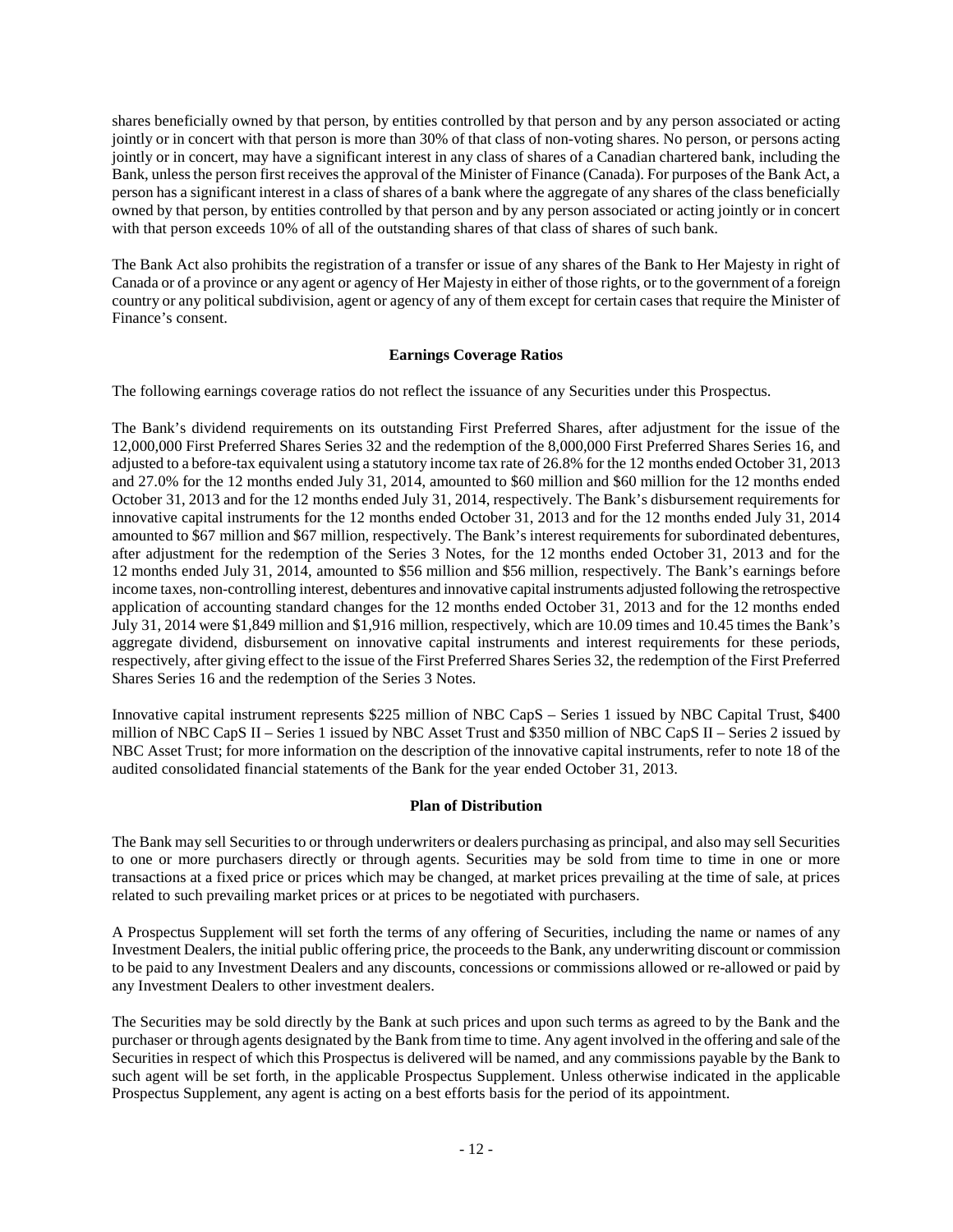If underwriters are used in the sale, the Securities will be acquired by the underwriters for their own account and may be resold from time to time in one or more transactions, including negotiated transactions, at a fixed public offering price or at varying prices determined at the time of sale, at market prices prevailing at the time of sale or at prices related to such prevailing market prices. The obligations of the underwriters to purchase such Securities will be subject to certain conditions precedent, and the underwriters will be obligated to purchase all the Securities offered by the Prospectus Supplement if any of such Securities are purchased.

Any public offering price and any discounts or concessions allowed or re-allowed or paid to Investment Dealers may be changed from time to time. The Bank may agree to pay the Investment Dealers a commission for various services relating to the issue and sale of any Securities offered hereby. Any such commission will be paid out of the general corporate funds of the Bank. Investment Dealers who participate in the distribution of the Securities may be entitled under agreements to be entered into with the Bank to indemnification by the Bank against certain liabilities, including liabilities under securities legislation, or to contribution with respect to payments which such Investment Dealers may be required to make in respect thereof.

In connection with any offering of the Securities (unless otherwise specified in a Prospectus Supplement), the Investment Dealers may over-allot or effect transactions which stabilize or maintain the market price of the Securities offered at a higher level than that which might exist in the open market. These transactions may be commenced, interrupted or discontinued at any time.

This Prospectus and related Prospectus Supplement may be used by direct or indirect wholly-owned subsidiaries of the Bank. Those subsidiaries may act as principal or agent in those transactions. The Securities will not be registered under the *Securities Act of 1933* of the United States of America, as amended (the "1933 Act") or any state securities laws and will not be offered or sold within the United States, territories or possessions or to, or for the account or benefit of, U.S. persons (as defined in Regulation S under the 1933 Act) except in transactions exempt from the registration requirements of the 1933 Act.

# <span id="page-12-0"></span>**Trading Price and Volume**

Trading prices and volume of the Bank's Securities will be provided for all of the Bank's issued and outstanding Common Shares and First Preferred Shares in each Prospectus Supplement to this Prospectus.

## <span id="page-12-1"></span>**Prior Sales**

Prior sales will be provided as required in a Prospectus Supplement with respect to the issuance of Securities pursuant to such Prospectus Supplement.

#### <span id="page-12-2"></span>**Risk Factors**

Investment in the Securities is subject to various risks including those risks inherent in conducting the business of a diversified financial institution. Before deciding whether to invest in any Securities, investors should consider carefully the risks incorporated by reference in this Prospectus (including subsequently filed documents incorporated by reference) and, if applicable, those described in a Prospectus Supplement relating to a specific offering of Securities. Prospective investors should consider the categories of risks identified and discussed in the Bank's annual information form and management's discussion and analysis of the Bank incorporated herein by reference and in particular under the headings "Risk Management" and "Other Risk Factors" in the 2013 Annual Report.

## <span id="page-12-3"></span>**Use of Proceeds**

Unless otherwise specified in a Prospectus Supplement, the net proceeds to the Bank from the sale of the Securities will be added to the general funds of the Bank and utilized for general banking purposes.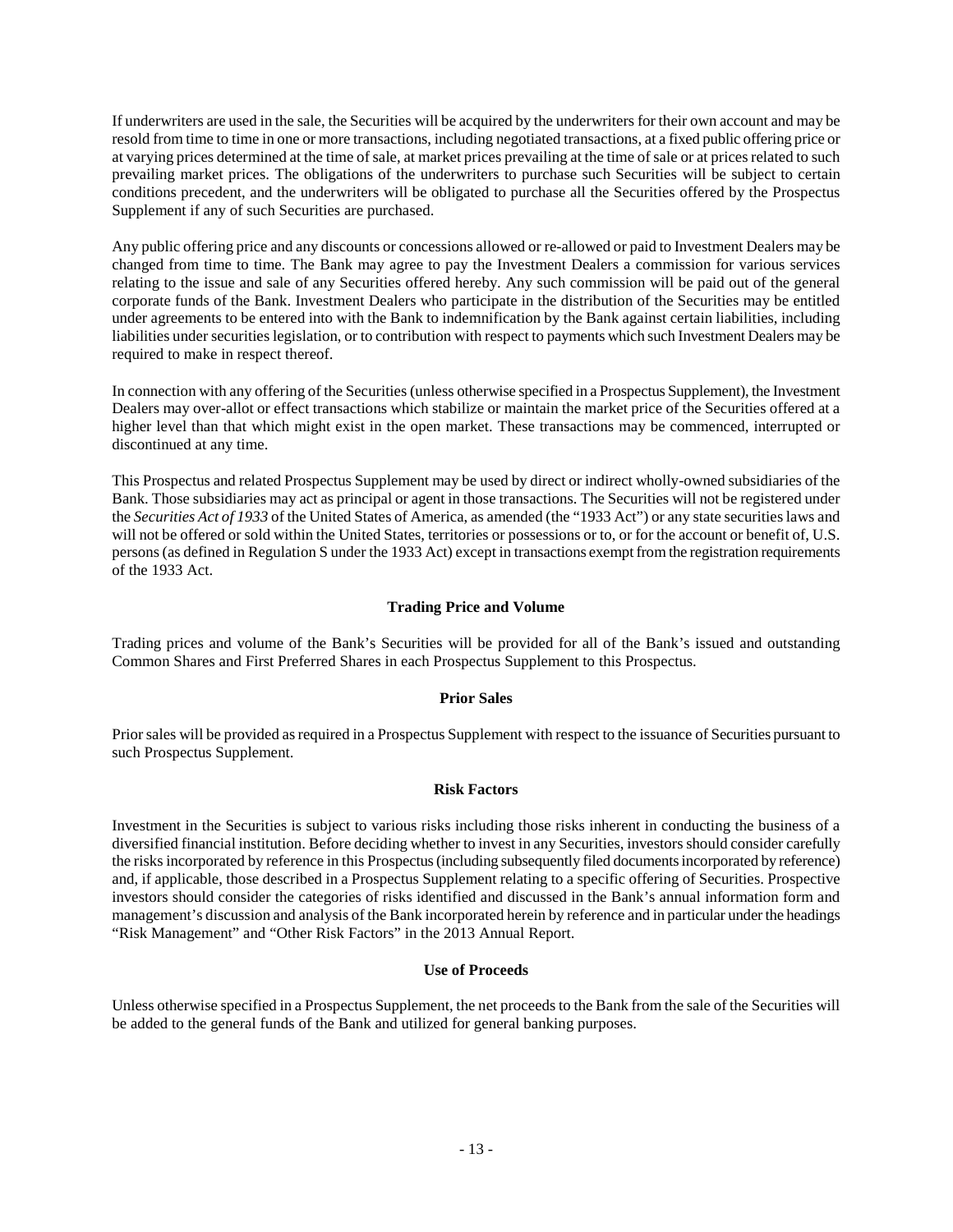#### <span id="page-13-0"></span>**Legal Matters**

Unless otherwise specified in the Prospectus Supplement, certain legal matters relating to the Securities offered by a Prospectus Supplement will be passed upon, on behalf of the Bank, by McCarthy Tétrault LLP. As at the date hereof, partners, counsel and associates of McCarthy Tétrault LLP beneficially owned, directly or indirectly, less than 1% of any issued and outstanding securities of the Bank or any associates or affiliates of the Bank.

#### <span id="page-13-1"></span>**Purchasers' Statutory Rights**

Securities legislation in certain of the provinces of Canada provides purchasers with the right to withdraw from an agreement to purchase securities. This right may be exercised within two business days after receipt or deemed receipt of a prospectus and any amendment. In several of the provinces, the securities legislation further provides a purchaser with remedies for rescission or, in some jurisdictions, revisions of the price or damages if the prospectus and any amendment contains a misrepresentation or is not delivered to the purchaser, provided that the remedies for rescission, revisions of the price or damages are exercised by the purchaser within the time limit prescribed by the securities legislation of the purchaser's province. The purchaser should refer to any applicable provisions of the securities legislation of the purchaser's province for the particulars of these rights or consult with a legal adviser.

The purchaser is further cautioned that in an offering of Securities that are convertible, exchangeable or exercisable, the statutory right of action for damages for a misrepresentation contained in the Prospectus is limited, in certain provincial securities legislation, to the price at which such convertible, exchangeable or exercisable Securities are offered to the public. This means that, under the securities legislation of certain provinces of Canada, if the purchaser pays additional amounts upon conversion, exchange or exercise of such Securities, those amounts may not be recoverable under the statutory right of action for damages that applies in those provinces. The purchaser should refer to any applicable provisions of the securities legislation of the purchaser's province for the particulars of this right of action for damages or consult with a legal adviser.